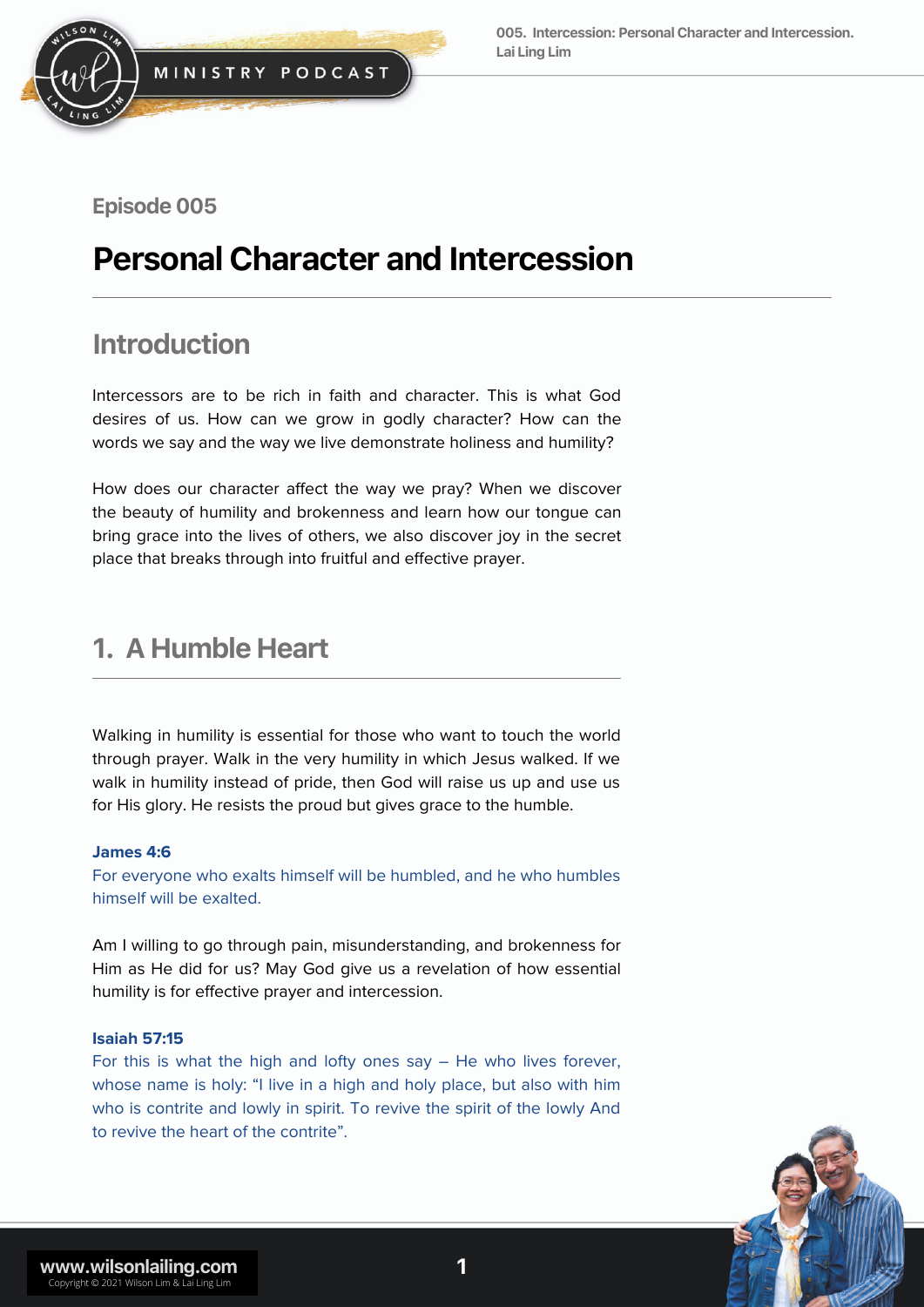

It is the painful, humiliating "Not I, but Christ" and "Not my will, but Yours be done." Let God touch your heart deeply as you grow in intercession. Let Jesus clothe you with this beautiful gift of humility so that He may release powerful prayers through you for all the downcast, poor and brokenhearted around the world.

Jesus is our example, having the attitude of a servant and humbling Himself on that cross.

### **Philippians 2:3-8**

3 Do nothing out of selfish ambition or vain conceit, but in humility consider others better than yourselves. 4 Each of you should look not only to your own interests, but also to the interests of others. 5 Your attitude should be the same as that of Christ Jesus: 6 Who, being in very nature God, did not consider equality with God something to be grasped, 7 but made himself nothing, taking the very nature of a servant, being made in human likeness. 8 And being found in appearance as a man, he humbled himself and became obedient to death— even death on a cross!

When we are confronted with His living word, we see our own failures in light of His purity, and we are humbled.

Suffering brings forth godly character if we handle it correctly.

### **Romans 5:3-4**

"we… rejoice in our sufferings, because we know that suffering produces perseverance; perseverance, character; character, hope."

Brokenness and humility come when we see where our own way has taken us. Sin shows us we have fallen short of God's best: I know my transgressions, and my sin is always before me. (Psalm 51:3)

### **Character Traits of Brokenness:**

They don't defend themselves. They trust God to defend. "Do not take revenge, my friends, but leave room for God's wrath, for it is written: It is mine to avenge; I will repay,' Says the Lord" (Romans 12:19).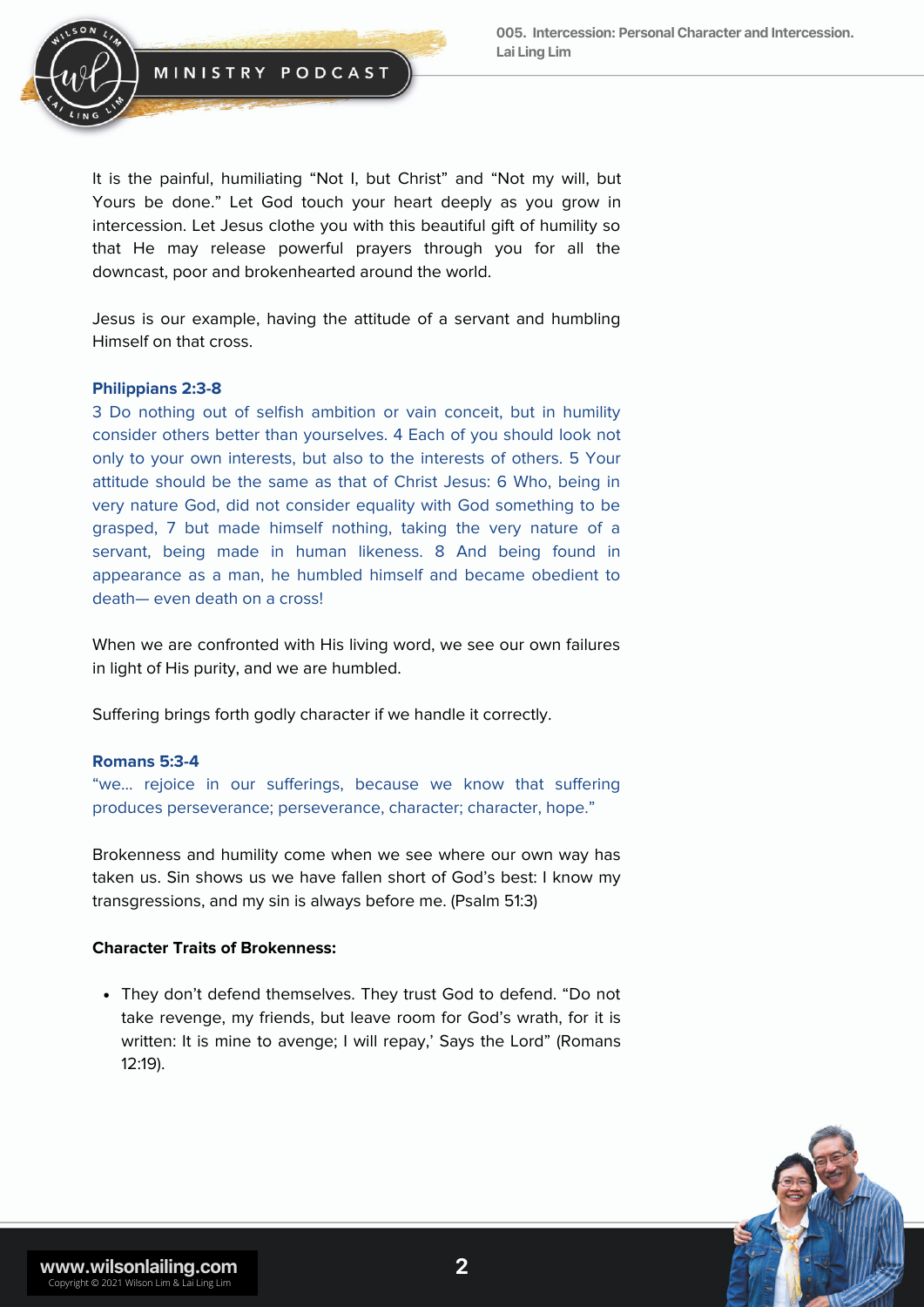

- They are ready to be honest about themselves. "If we claim to be without sin, we deceive ourselves and the truth is not in us. If we confess our sins, he is faithful and just and will forgive us our sins and purify us from all unrighteousness" (IJohn1:8-9).
- They quickly admit they have sinned. Pride will deny that there is the possibility to sin. "Against you, you only have I sinned and done what is evil in your sight" (Psalm 51:4).
- They are ready to make restitution. "If you are offering your gift at the altar and there remember that your brother has something against you, leave your gift there in front of the altar. First go and be reconciled to your brother; then come and offer your gift" (Matthew 5:23-24).
- They are convinced of their inability to serve God on their own. They realize their dependence on prayer because they know they can do nothing without God. "Create in me a pure heart, O God, and renew a steadfast spirit within me" (Psalm 51:10).
- They are able to rejoice and weep with others. They have compassion on the broken in the world and are able to enter into their pain. "Rejoice with those who rejoice; mourn with those who mourn" (Romans 12:15).

If you want to know what a person is really like, find out what makes him or her laugh and weep. A person who knows true brokenness knows how to do both.

## **2. Words that Uplift and Bring Grace**

The words we use have tremendous power. The bible says that life and death are in the power of the tongue

### **Proverbs 18:21**

The tongue has the power of life and death, and those who love it will eat its fruit.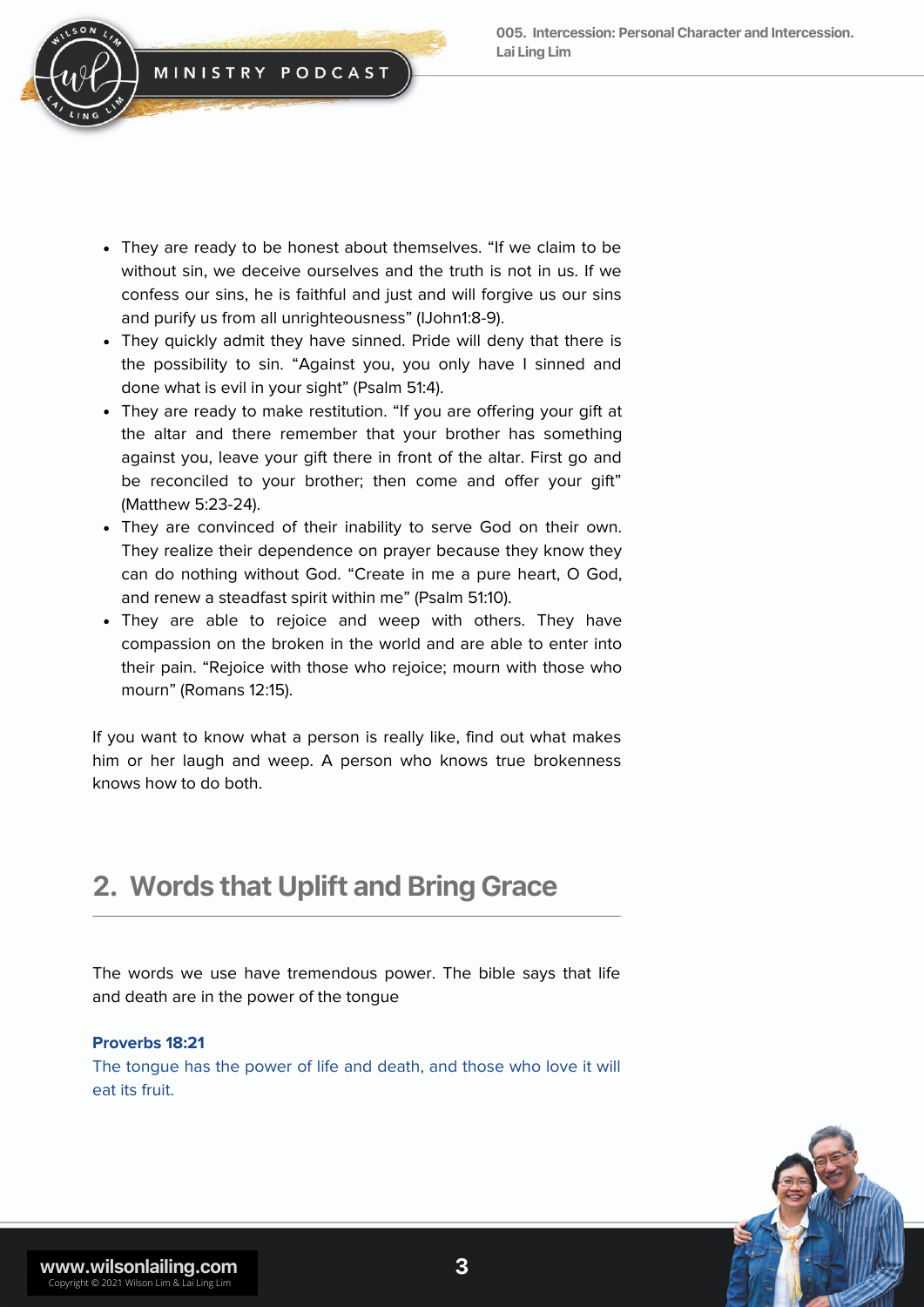

Jesus's prayers were heard because of His reverent submission

### **Hebrews 5:7**

During the days of Jesus' life on earth, he offered up prayers and petitions with loud cries and tears to the one who could save him from death, and he was heard because of his reverent submission.

Those who desire to have an effective prayer life, learn to be watchful with our speech.

### **The Power of the Tongue.**

The tongue has a powerful influence on others. God is looking for a holy life, and one of the key areas that we must guard with all diligence is our tongue.

If we guard our speech, we can win a great victory. When we walk in the power of the Holy Spirit, we defeat the Enemy.

When we abide in Christ, His Spirit can flow from our lives in word and deed everywhere we go. When we enter a place where fear is evident, we can come in the spirit of peace. We can speak words of peace. Where there is hate, we can come in the spirit of love and kindness. Our words can be kind and full of love. Our actions demonstrate love even in the midst of our enemies. Galatians 5:22-23, Fruits of the Spirit.

### **3. Joyful inPrayer**

### **Philippians 4:4-6**

4 Rejoice in the Lord always. I will say it again: Rejoice! 5 Let your gentleness be evident to all. The Lord is near. 6 Do not be anxious about anything, but in everything, by prayer and petition, with thanksgiving, present your requests to God.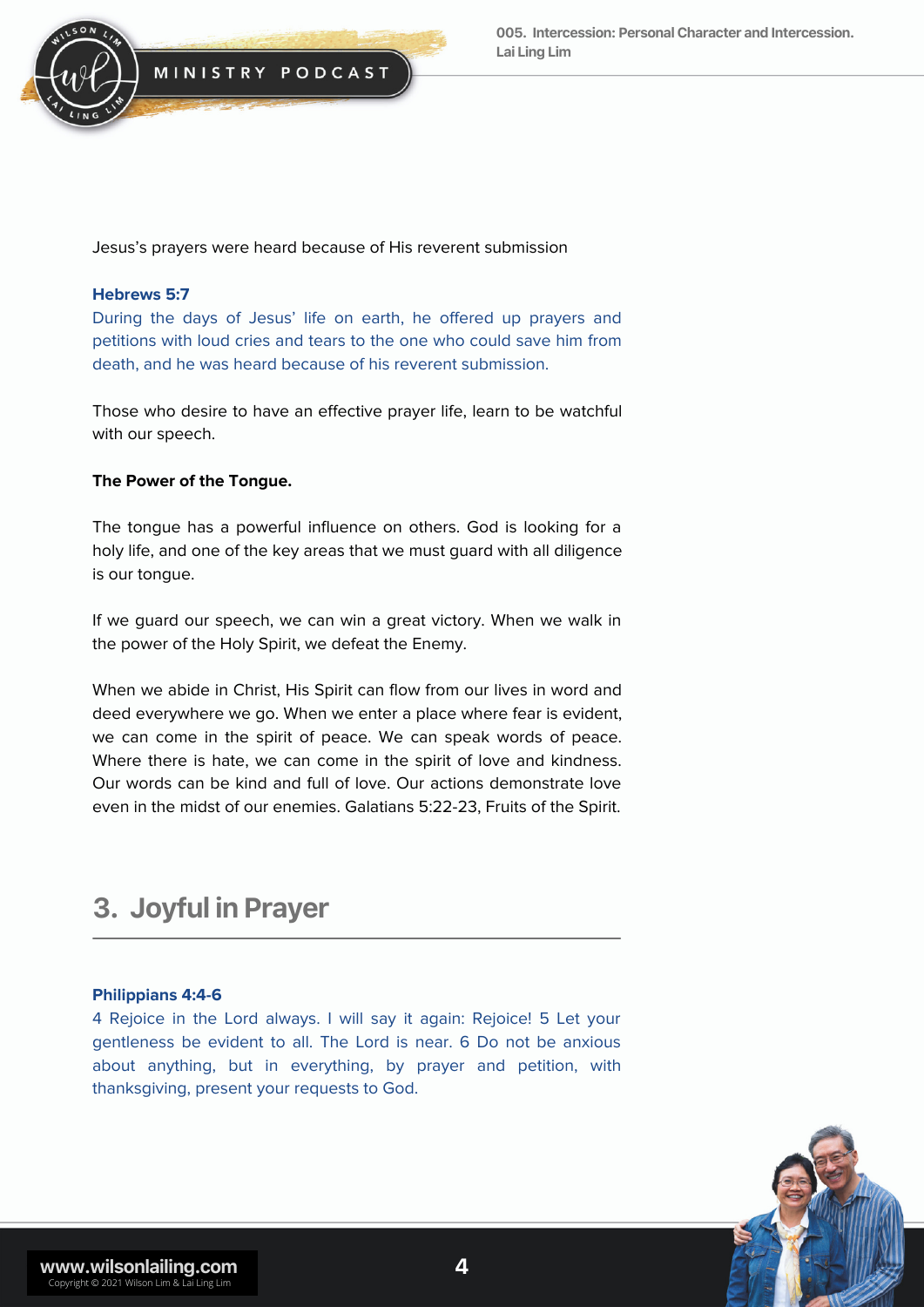

It is certainly not easy to rejoice in certain circumstances of life, but we have a choice of how we will view those circumstances.

God has an answer for everything, even when we don't see it through our human eyes.

Joy is a fruit of the spirit. It is not something we can create ourselves- it comes from God. It's supernatural and persists in a deep, abiding way, even when we are in the midst of hardship. But rejoicing always is learning to let God's spirit fill you with His unquenchable joy, regardless of your circumstances. If you're joyful, your life becomes a testimony of Christ's light for a world looking desperately for hope.

### **Joy in the Secret Place of Prayer**

There is joy in the secret place prayer. There is joy as we choose to center our life in God and knowing Him. There is joy and breakthrough even in the darkest of circumstances when we choose to make Jesus our highest ambition, our deepest desire, and our greatest goal.

It is a joy that is grounded so firmly in a relationship with God that no change in circumstances could ever shake it.

The enemy uses destroyers of joy to try to diminish our power in intercession.

### Anxiety

"Do not be anxious about anything but in everything, by prayer and petition, with thanksgiving, present your requests to God. And the peace of God, which transcends all understanding, will guard your hearts and your minds in Christ Jesus" (4:6-7).

### Self Righteousness

"Be found in him, not having a righteousness of my own that comes from the law, but that which is through faith in Chirst – the righteousness that comes from God and is by faith" (3:9).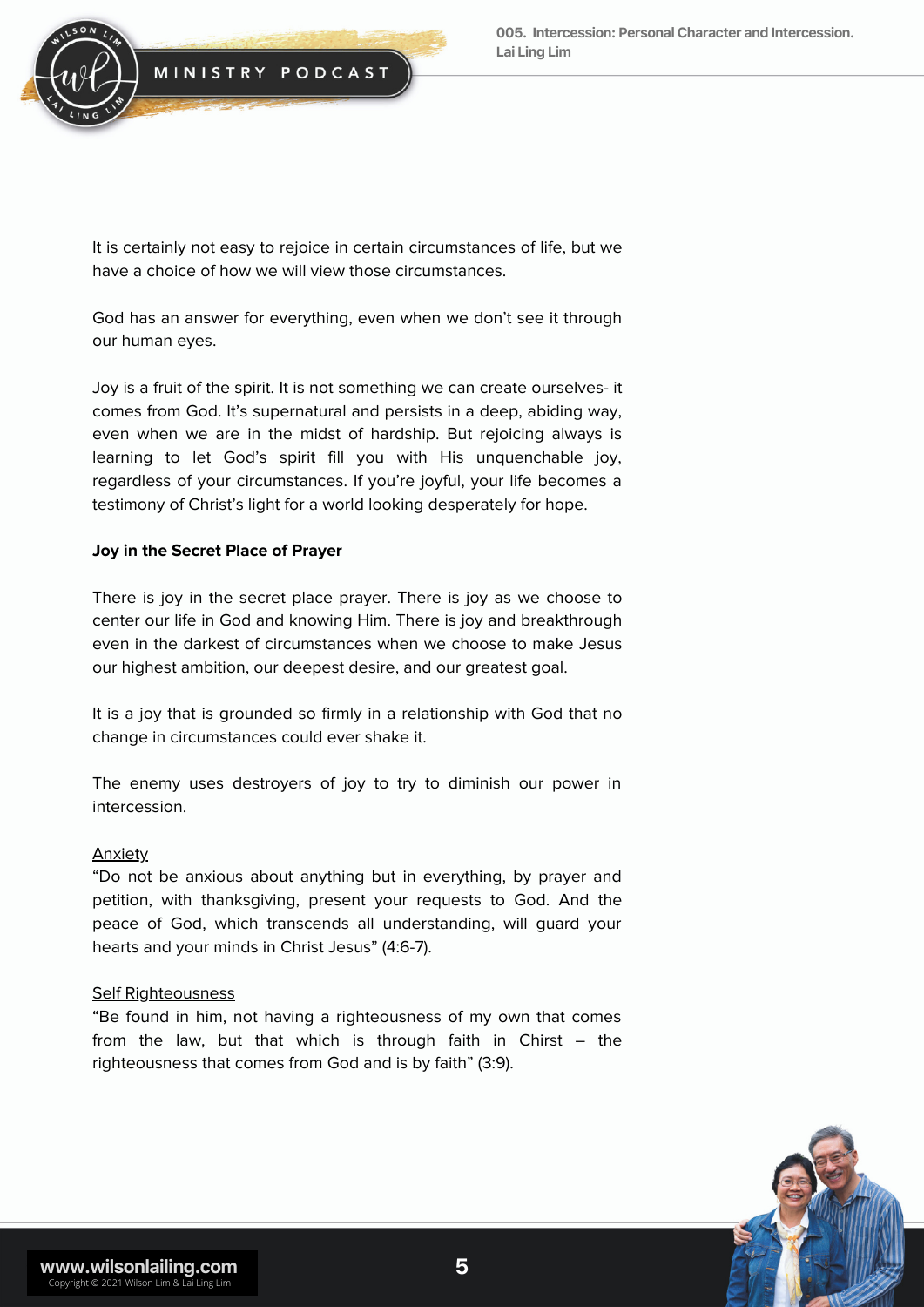

### Disagreement and poor relationships

"I plead with Euodia and I plead with Syntyche to agree with each other in the Lord" (4:2).

### Difficult circumstances

"I am not saying this because I am in need, for I have learned to be content whatever the circumstances" (4:11).

### Wrong thinking

"Whatever is true, whatever is noble, whatever is right, whatever is pure, whatever is lovely, whatever is admirable – if anything is excellent or praiseworthy – think about such things" (4:8).

### **Complaining**

"Do everything without complaining or arguing, so that you may become blameless and pure, children of God without fault in a crooked and depraved generation, in which you shine like stars in the universe" (2:14-15).

### Pride

'Being found in appearance as a man, he humbled himself and become obedient to death –even death on a cross!" (2:8).

## **Discussion Questions**

- What aspect of personal character is God showing you that needs transforming from the lesson above? **1.**
- What would it take for you to see faith filled changes be made so that your prayer life may be more effective? **2.**